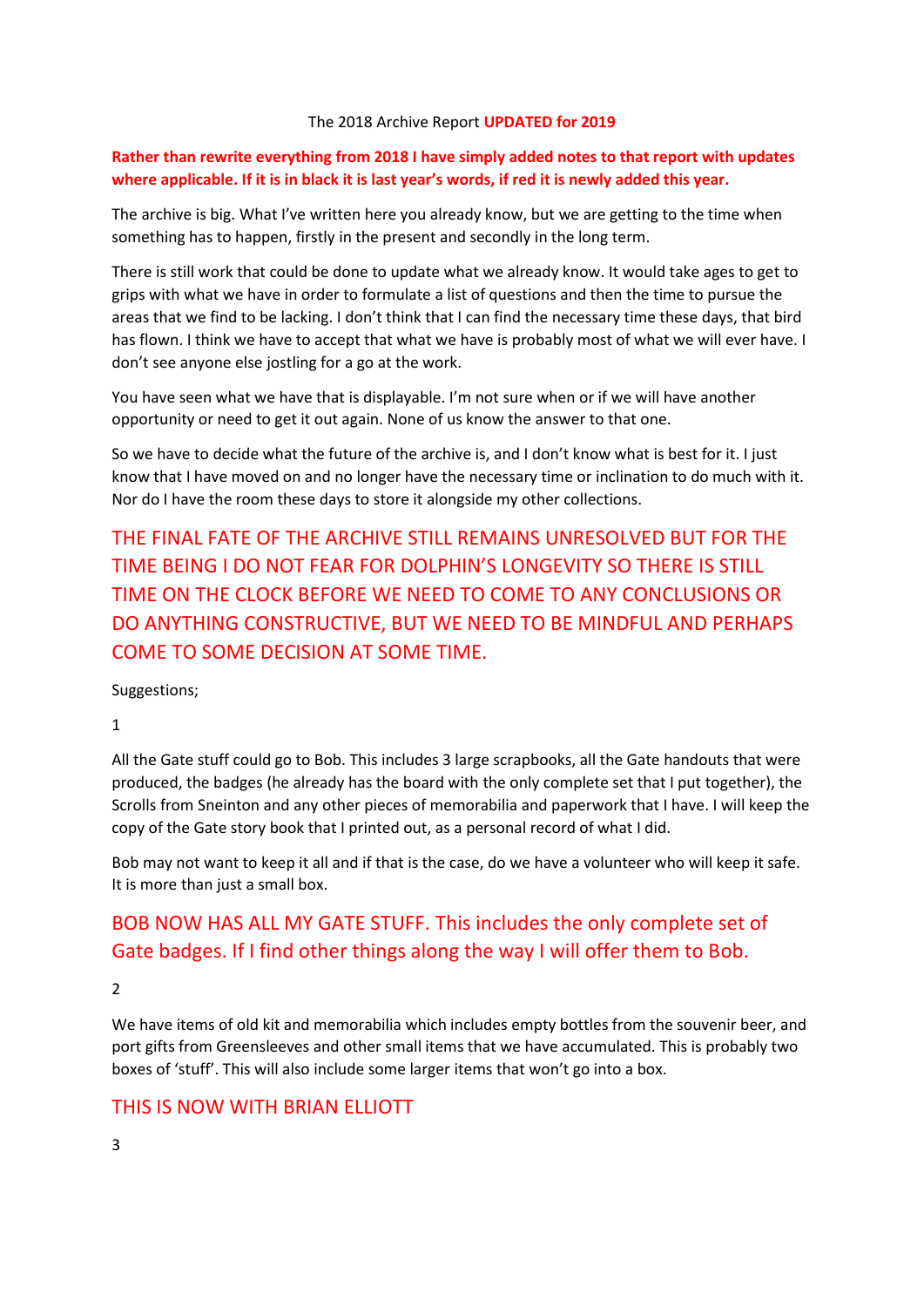We have books and magazines that have been donated or simply accumulated over time – probably a decent sized box, possible two. I will keep the Dolphin history books that I printed out for my own use, and as my own record of what I did.

## MARTIN NOW HAS THE BOOKS AND DVD's

### 4

There are lots of thick and heavy scrapbooks full of the stuff that I accumulated and sorted. These need some thinning out and restructuring to make them a bit more 'weildy'. Having put this together over many years, and being a natural hoarder, it is difficult for me to get rid of anything on my own so I need some help to get it back to basics. I still think that a scanned scrapbook digitised for the website is what we need to do. The decision of what to do with the actual material must of course be addressed once it is saved in a different and more manageable format.

## BOB HAS THE GATE SCRAPBOOKS

Martin has scanned one of the Gate scrapbooks and the files have been saved.

Clive has scanned one of the Gate scrapbooks and files have been saved.

Ray has one of the Gate scrapbooks I don't know the current position with it.

The Gate Chronicle scans for the period 1981-1996 are already on the website in pdf format. I think some of the pages can be removed because of duplication. The scanners simply scanned everything but in reality, a few pages probably should have been left out. 1997 to 2014 still need to be completed and uploaded.

I can sort the above groups of material into separate boxes and piles once we have a volunteer or volunteers to look after.

Partially sorted with Martin and Brian's help. I need to find some time to go through what I have left and see what needs keeping, recycling or adding to the scrapbooks.

All the above is something we need to do but the eventual fate of the archive needs to be addressed. Do we want to hang onto the stuff and if so why?

If we decide that we don't need it what should we do? Offer it back to those who donated it (quite a task but I'm sure I can remember much of it).

Having such a great trove of archival material is great but it comes with it problems of storage and eventual disposal and that needs some thought.

A LOT OF MAGAZINES THAT WERE IN THE ARCHIVE HAD NOTHING TO DO WITH DOLPHIN MORRIS IN THEM. MANY OF THESE ITEMS HAVE BEEN GIVEN TO MATT SIMONS FOR HIS LIBRARY AND FURTHER STUDY. NONE HAVE ACTUALLY HAD TO BE RECYCLED SO FAR, I'M PLEASED TO SAY.